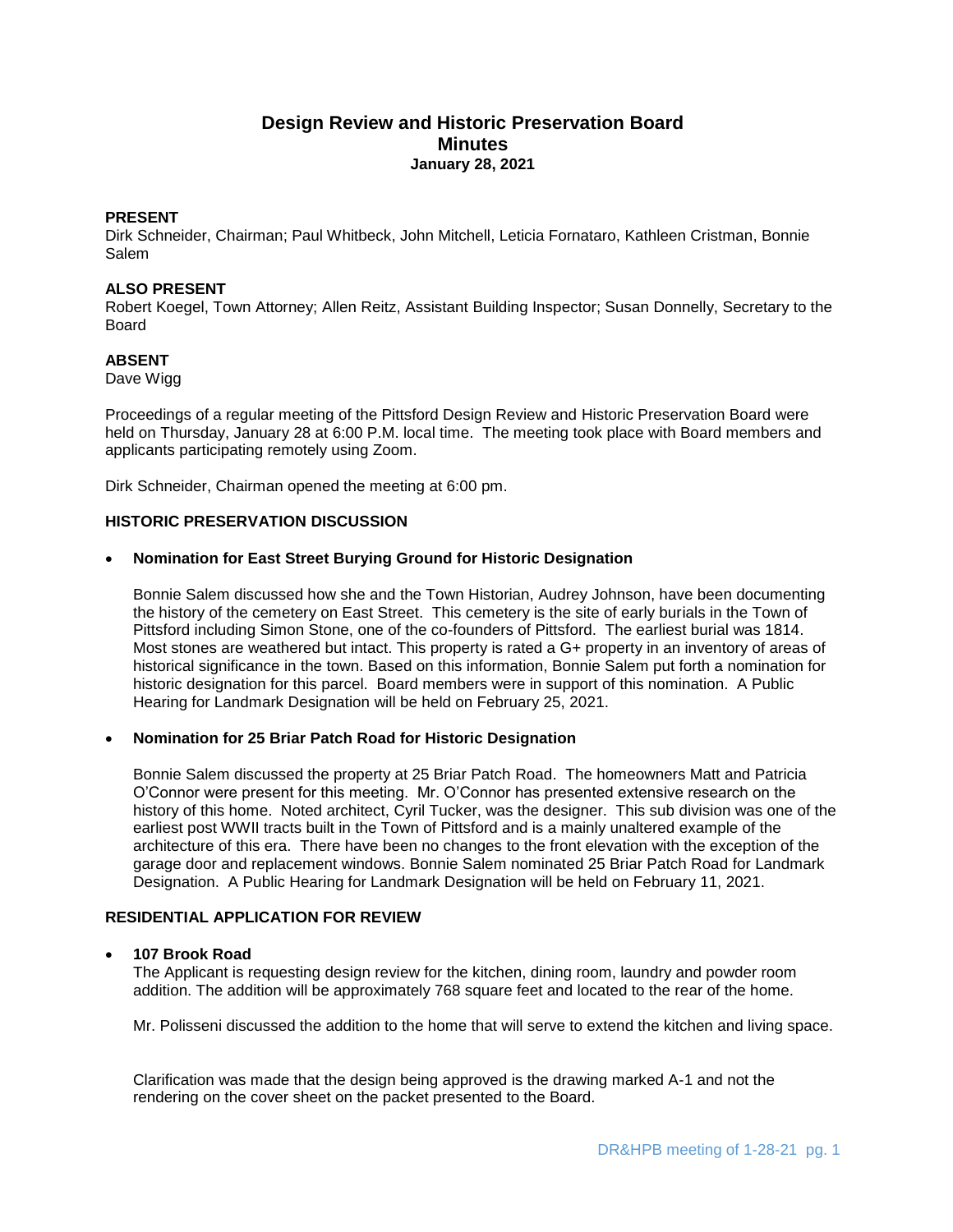The materials and window mullion pattern will match the existing home.

Paul Whitbeck moved to approve the application as submitted.

Kathleen Cristman seconded.

All Ayes.

# **RESIDENTIAL APPLICATION FOR REVIEW – NEW**

#### **8 Lexton Way**

The Applicant is requesting design review for the construction of a single family two story home. The home will have approximately 3311 square feet of livable area and will be located in the Wilshire Hills Development.

Jeff Brokaw of Morrell Builders was present.

There were no questions from the Board regarding this application.

John Mitchell moved to accept the application as submitted.

Leticia Fornataro seconded.

All Ayes.

#### **34 & 36 Skylight Trail**

The Applicant is requesting design review for the proposed construction of a new town home dwelling. The proposed building will consist of 2 attached single family dwellings sharing a common wall. Lot 9 (34 Skylight Trail) will be approximately 1987 sq. ft. and Lot 10 (36 Skylight Trail) will be 2000 sq. ft. The town homes will be located in the new Alpine Ridge development.

Jeff Brokaw of Morrell Builders was the representative for this application.

There will be no stone detailing on this structure. There was some clarification on adjacent properties with the stone element.

Bonnie Salem moved to approve the application as submitted.

Kathleen Cristman seconded.

All Ayes.

# **COMMERCIAL APPLICATION FOR REVIEW**

#### **3246 Monroe Avenue**

The Applicant is requesting design review for the replacement of a business identification sign. The new "Moe's Southwest Grill" sign will feature a white LED lighting system with black trim cap, turquoise, white and orange lettering. The sign will be approximately 39.6 square feet.

Brian Reilly of ROC Signs was present.

The new sign reflects the rebranding of the Moe's Southwest Grill. The sign will be slightly smaller than the current and the lettering will be all in a straight line with a new color scheme and font. The design approved was on Sheet 2 of 2 of the application, drawing 104453.01 as submitted to the Board at the meeting on 1/28/21.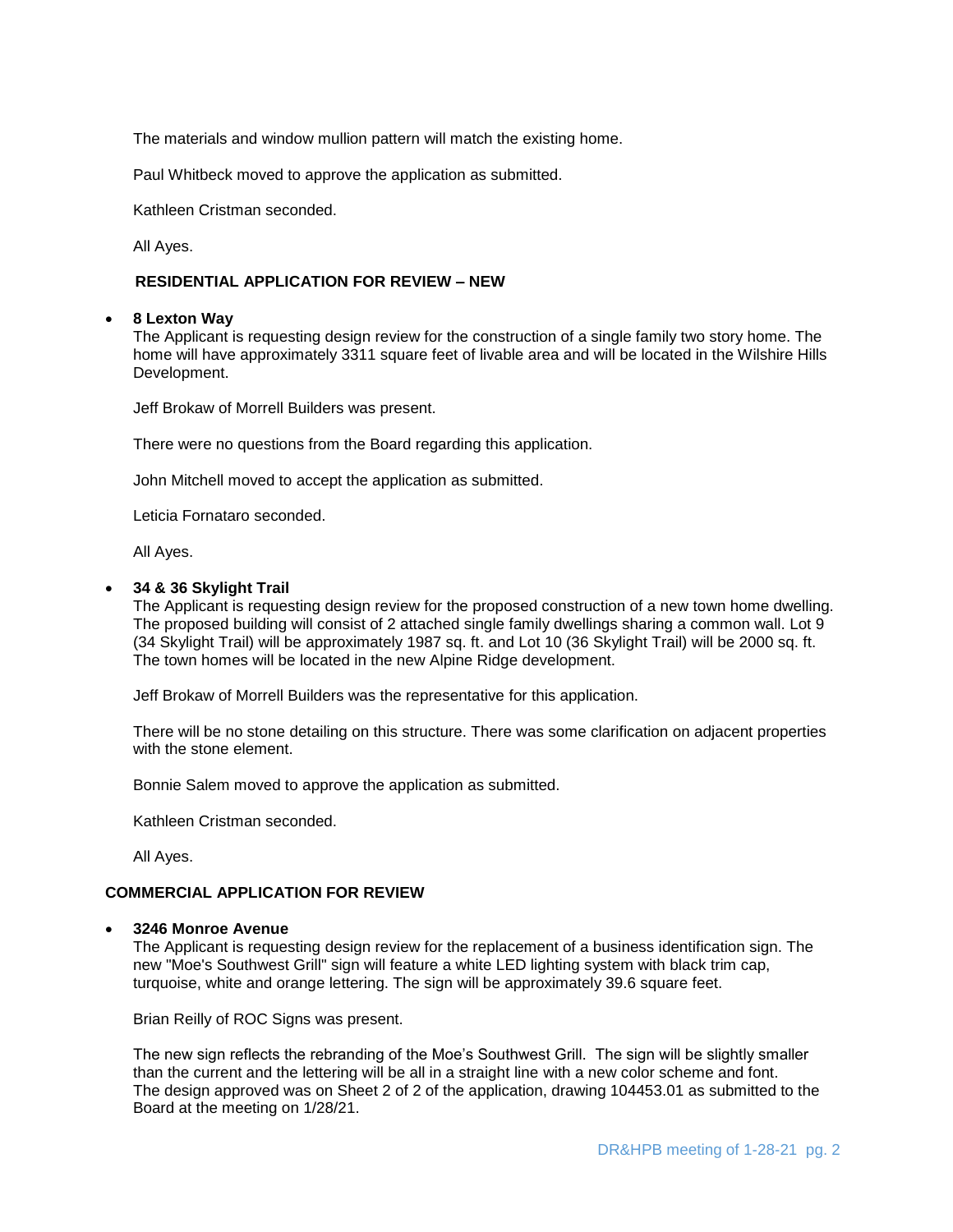The Board inquired about the small circular sign in the window. Mr Reilly indicated the sign will be illuminated per the Town sign code for hours of illumination.

Kathleen Cristman moved to accept the application as submitted with respect to the drawings presented at the meeting on 1/28/21.

John Mitchell seconded.

All Ayes.

# **INFORMAL REVIEW**

#### **222 Golf Avenue**

The Applicant has applied for a permit to allow the demolition of a single family dwelling at 222 Golf Avenue. This property is Zoned Residential Neighborhood (RN). The Demolition permit is to be issued on or after March 12, 2021. Said structure is over 50 years old.

The homeowner, Stanley Powers was present. He is seeking to demolish the current home and garage on his property to accommodate more space for his family of 4.

The new home will have an attached garage and will reflect the character of the other homes in the neighborhood.

The home dates to the 1930's and insulation is lacking on the home. The replacement home will be two stories but not large and out of character for the neighborhood.

Discussion was held about the long narrow lot and any limitations that may present. Allen Reitz stated that there are no apparent conservation area concerns.

The Board indicated they are looking forward to plans for the proposed new structure.

## **DISCUSSION**

Bonnie Salem and Paul Whitbeck thanked John Mitchell for his research on the architecture of the Wright home. It was suggested the Board put together their recommendations for Riedman Development Corporation in respect to the renovation of the home so it may be carried out in an architecturally sensitive manner to its original construction.

## **OTHER – REVIEW OF MEETING MINUTES FOR JANUARY 14, 2021**

Dirk Schneider moved to accept the minutes of January 14, 2021 as written.

Leticia Fornataro seconded.

All Ayes.